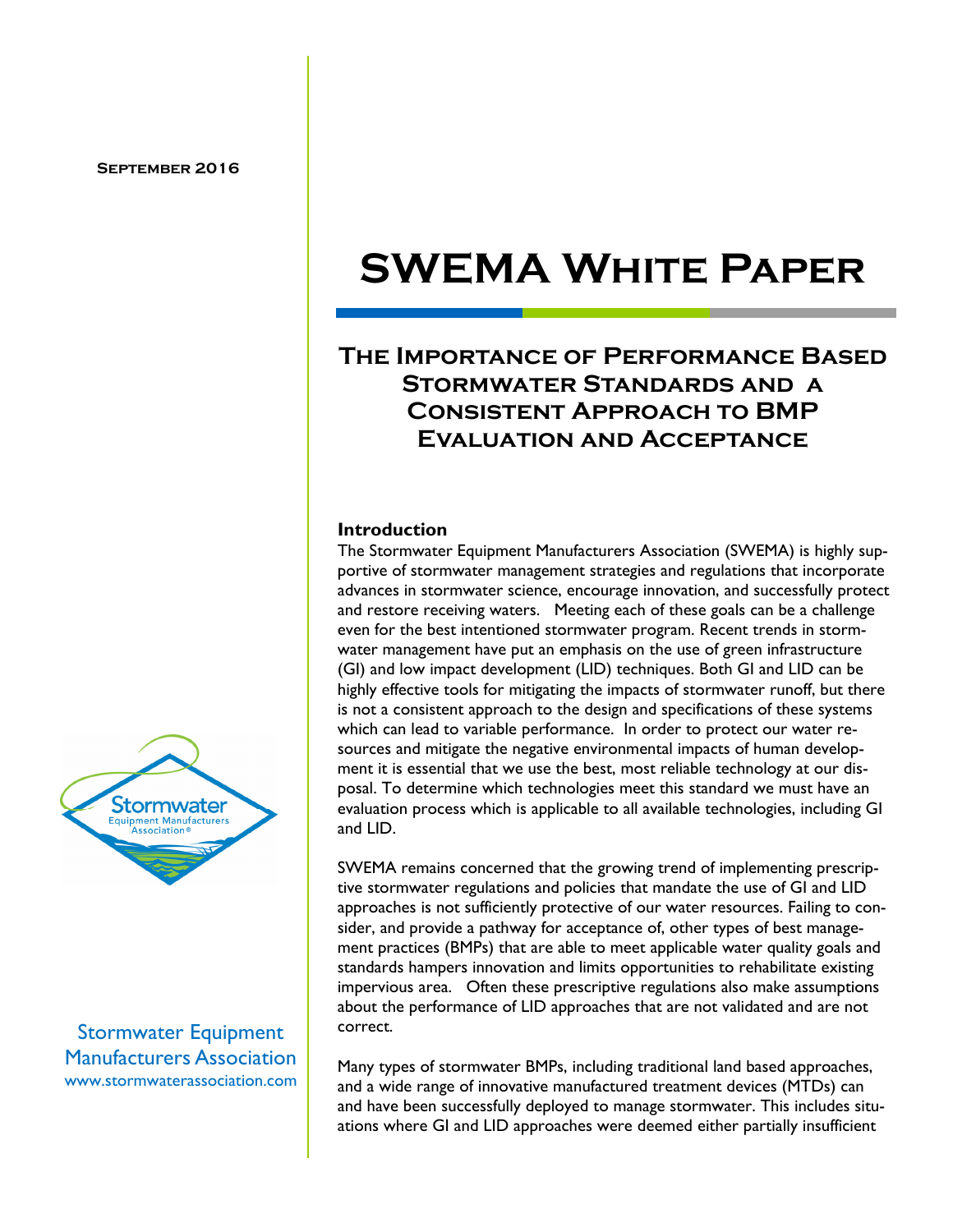#### **The Importance of Performance Based Stormwater Standards and a Consistent Approach to BMP Evaluation and Acceptance**

or entirely unfeasible. To ensure that developers and engineers have access to all types of stormwater BMPs while striving to meet local water quality goals we would be best served by implementing performance based regulatory standards. In addition, a thorough evaluation process that is applied consistently to all types of BMPs would be needed. Performance based standards implemented in conjunction with a thorough evaluation process would ensure local water quality goals were being met regardless of the BMPs being utilized. The performance based approach would provide the engineering community maximum flexibility in site design. It would also encourage the innovation of new stormwater treatment solutions that are able to meet or exceed performance standards more cost effectively.

#### **Green Infrastructure (GI) and Low Impact Development (LID)**

SWEMA recognizes that GI and LID practices can be highly effective stormwater management strategies that provide benefits which extend beyond simply cleaning the water. To that end, SWEMA fully supports and encourages the use of GI and LID approaches where feasible and cost effective. However, as we gain collective experience with these techniques it has become increasingly apparent that on many sites GI and LID approaches alone are insufficient for managing stormwater runoff. Generally speaking, these approaches rely heavily on onsite retention, which makes their use challenging when a site is not well suited for infiltration or rain water harvesting. In particular, site constraints often make retaining the entire water quality volume onsite unachievable, such as in urban settings. In these instances, other types of BMPs, including MTDs, can be deployed in addition to GI and LID approaches to ensure that runoff which is not retained onsite is properly managed before reaching receiving waters.

GI and LID approaches are often most difficult to implement in highly urbanized areas that are being retrofit or redeveloped. To encourage redevelopment of our existing impervious areas, the bulk of which are currently without adequate stormwater infrastructure, it is crucial that thoroughly vetted flow-through BMPs be recognized as viable solutions for sites not well suited for GI or LID. MTDs are particularly well suited for sites without sufficient area since they can be sited below ground to provide both quality and quantity control on sites.

For example, GI and LID systems are often built with underdrains when site conditions are not conducive to infiltration. In the case of bioretention cells with underdrains that are built on very tight soils, this BMP is no different than a filtration MTD. However, there are no consistent design standards for bioretention cells, nor are there consistent soil media specifications. Materials used to produce bioretention soil media are variable from region to region, as well as source to source with little to no quality testing being conducted on the end soil media product. This combined with a paucity of water quality performance data has resulted in a situation where bioretention performance cannot be presumed consistent or efficient.

Research in the Pacific Northwest, Australia, North Carolina, Wisconsin, and many other regions has indicated that bioretention media can export nutrients and dissolved copper. These finding indicate that it is essential that an improved and nationally consistent media specification be employed before a presumptive approach to bioretention application can be applied by water managers. In addition, once a uniform specification is identi-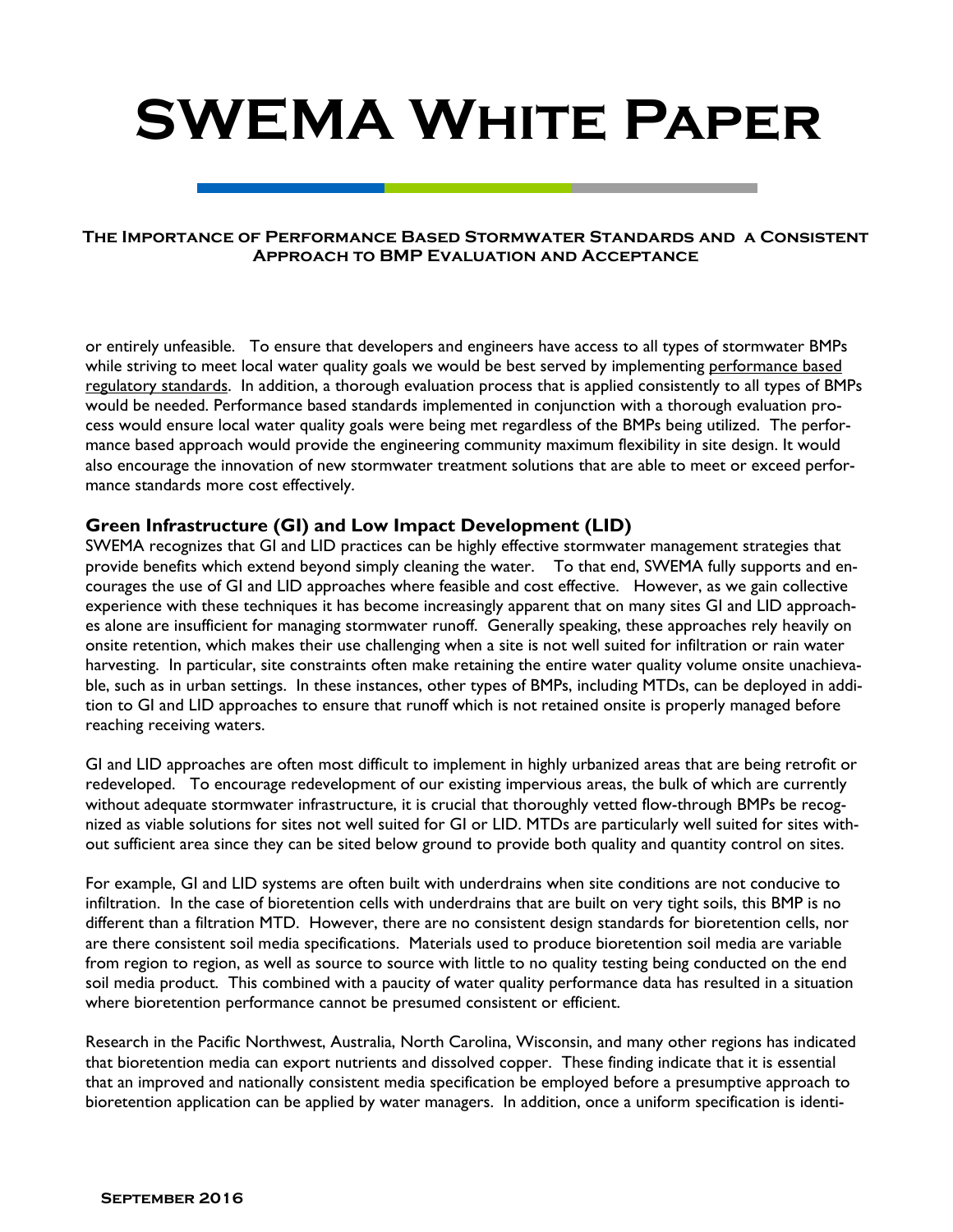#### **The Importance of Performance Based Stormwater Standards and a Consistent Approach to BMP Evaluation and Acceptance**

fied, the system should be assessed using a nationally accepted testing protocol, and performance verification process.

#### **Consistent Evaluation and BMP Rating System**

A major and ongoing source of frustration for many engineers and developers has been the lack of a consistent process to evaluate and determine the effectiveness of stormwater BMPs. Unfortunately, evaluating BMP performance is complicated and expensive. However, creating a robust process that incorporates the most current science and monitoring methods is readily achievable. This is evidenced by the success of the treatment technology testing programs developed and implemented by the states of New Jersey and Washington.

Equally critical is that the process be applied consistently to all BMPs whether they are traditional land based systems, MTDs, GI, LID or an emerging technology. Evaluating all BMPs' performance characteristics is the only means to compare and contrast all BMPs and choose those best suited for a particular situation. This is the best way to protect receiving waters.

Ensuring that there is a pathway within this process for new stormwater management techniques to be evaluated and gain acceptance is paramount to encouraging investment in stormwater research. Future innovations will be key to further reducing the cost of stormwater management, driving job growth, and protecting water resources. Currently there are numerous barriers in place that make it extremely difficult to gain acceptance of new stormwater practices and strategies. For example, innovative BMP manufacturers face a labyrinth of local testing and evaluation criteria, but even more discouraging are the numerous regulatory bodies that avoid consideration of anything new on account of the lack of resources or guidance on how to do so. Yet many of these same jurisdictions accept GI and LID with little scrutiny of design details and performance assumptions. Without a clear path from evaluation to acceptance, and a reasonable level of assurance that all BMPs will be evaluated in the same manner there is little incentive to invest in research that could spawn the next generation of stormwater BMPs.

#### **Summary**

SWEMA recognizes that stormwater management continues to evolve and that we must continue to refine our regulations and policies to reflect advances in the science and our collective knowledge of the subject. However, we must avoid establishing prescriptive regulatory policies that maintain the status quo, accept GI and LID with little scrutiny, and simultaneously restrict the MTD solutions available to address the unique constraints of a particular site. A more logical approach is to encourage reliance on performance based regulatory standards that are rooted in pollutant thresholds established for adequate protection of receiving waters. By defining expectations for BMP performance, the BMPs capable of meeting performance expectations and deemed feasible given site specific constraints may all be considered. GI, LID, and other approaches which keep runoff onsite should certainly be encouraged, but it should be clear that retaining stormwater onsite is not always feasible. Pairing GI and LID approaches with adequately vetted MTDs that can treat runoff when it can't be retained should be common place. This will provide maximum protection to receiving waters.